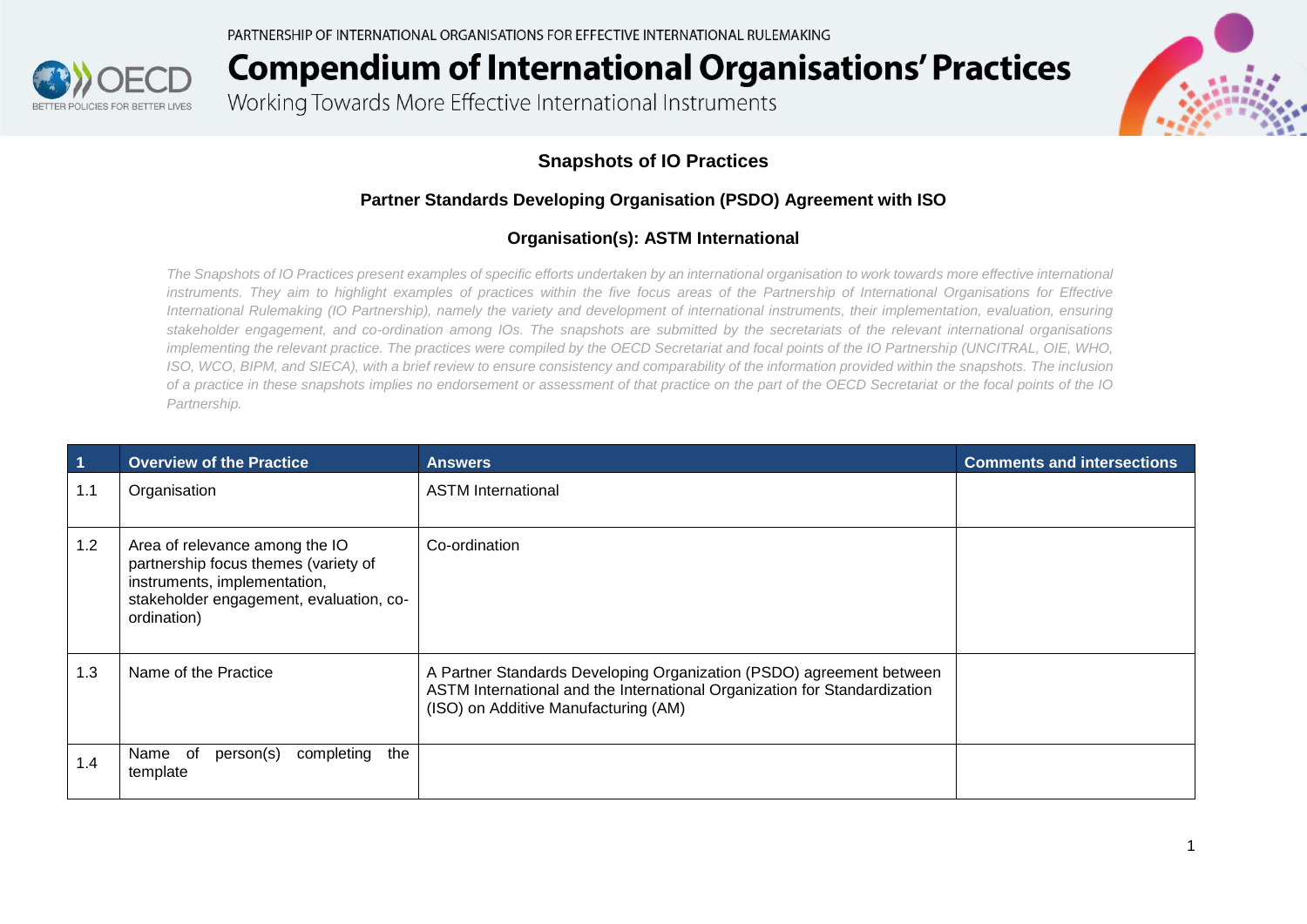



| $\overline{2}$ | <b>Description of the Practice</b>                                                                      | <b>Answers</b>                                                                                                                                                                                                                                                                                                                                                                                                                                                                                                                                                                | <b>Comments and intersections</b> |
|----------------|---------------------------------------------------------------------------------------------------------|-------------------------------------------------------------------------------------------------------------------------------------------------------------------------------------------------------------------------------------------------------------------------------------------------------------------------------------------------------------------------------------------------------------------------------------------------------------------------------------------------------------------------------------------------------------------------------|-----------------------------------|
| 2.1            | Please describe the practice shortly,<br>providing information on its core<br>features.                 | A Partner Standards Developing Organization (PSDO) agreement between<br>ASTM International and the International Organization for Standardization<br>(ISO) on Additive Manufacturing (AM), signed in 2011, paved the way to<br>create joint standards in additive manufacturing. The agreement covers the<br>development of joint standards, fast-tracking the adoption process of an<br>ASTM International standard as an ISO final draft standard; the formal<br>adoption of a published ISO standard by ASTM International; and the<br>maintenance of published standards. |                                   |
| 2.2            | What are the objectives of the practice?                                                                | The main objective was to create one set of global standards in the field of<br>additive manufacturing, also known as 3D printing, and avoid duplicative<br>efforts.                                                                                                                                                                                                                                                                                                                                                                                                          |                                   |
| 2.3            | What have been the key results of the<br>practice?                                                      | Publication of 11 joint ISO/ASTM standards so far with another 30+ in<br>various stages of development.                                                                                                                                                                                                                                                                                                                                                                                                                                                                       |                                   |
| 2.4            | In what year was the practice<br>introduced?                                                            | 2011                                                                                                                                                                                                                                                                                                                                                                                                                                                                                                                                                                          |                                   |
| 2.5            | Has the practice been updated/reformed<br>since then? If yes, when and how has it<br>evolved over time? | Today the PSDO is in the same form as it was initially. There are no<br>proposed changes to it. It was renewed in September 2020 for another<br>three years with no changes.                                                                                                                                                                                                                                                                                                                                                                                                  |                                   |
| 2.6            | What do you consider to be the primary<br>strengths of the practice?                                    | Creation of one set of AM standards – to be used all over the world<br>Common roadmap and organisational structure for AM standards<br>Leverage of procedural and constitutional strengths of ASTM International<br>and ISO                                                                                                                                                                                                                                                                                                                                                   |                                   |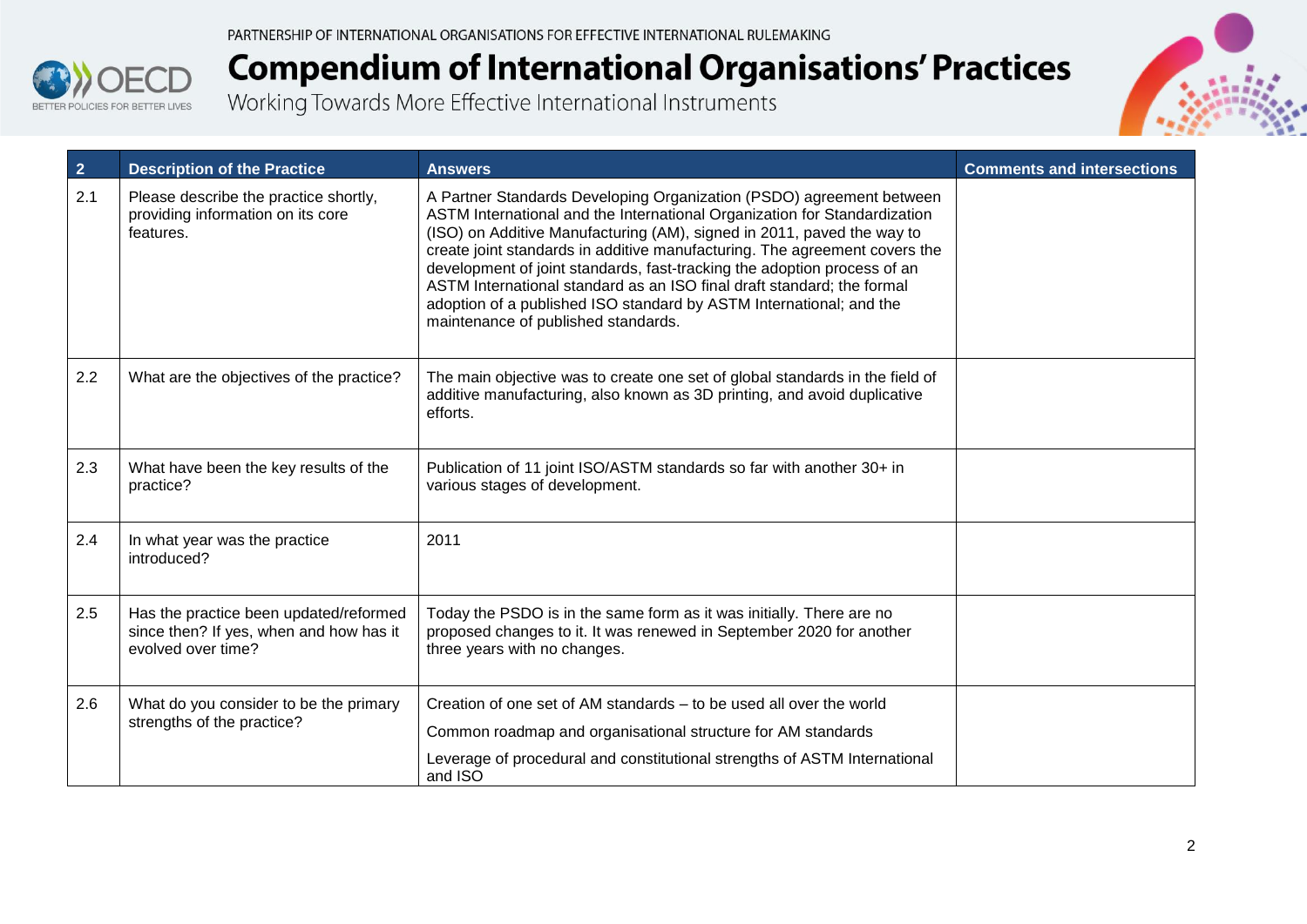

# **Compendium of International Organisations' Practices**<br>Working Towards More Effective International Instruments



| 2.7  | What do you consider to be the main<br>challenges faced during the<br>implementation of the practice?                                                                                                                                                           | 1. The alignment of the processes for standard development. The review<br>process for joint standards may also represent additional challenges for co-<br>ordination.<br>2. Relative size of stakeholder expertise. Limited pool of experts in the field<br>of additive manufacturing. |  |
|------|-----------------------------------------------------------------------------------------------------------------------------------------------------------------------------------------------------------------------------------------------------------------|----------------------------------------------------------------------------------------------------------------------------------------------------------------------------------------------------------------------------------------------------------------------------------------|--|
| 2.8  | Does the practice have a<br>formal/normative basis within the<br>organisation or is it conducted<br>informally? Does this basis make the<br>practice mandatory or voluntary?<br>If there is formal basis, please provide<br>the relevant link or documentation. | The practice is based on a formal agreement between ASTM International<br>and ISO.                                                                                                                                                                                                     |  |
| 2.9  | At what frequency is the practice<br>applied? i.e. is it conducted once or on<br>an iterative basis?                                                                                                                                                            | The PSDO is applied regularly as it follows the progress of standard<br>development                                                                                                                                                                                                    |  |
| 2.10 | Is this practice applied systematically,<br>(e.g. with respect to every normative<br>instrument, according to specific criteria<br>or on an ad hoc basis)?                                                                                                      | It's applied for standards on additive manufacturing and technical aspects<br>that are mutually identified and agreed upon by the two organizations                                                                                                                                    |  |
| 2.11 | Please provide specific details or<br>examples to illustrate the practice<br>(including supporting links and<br>documents).                                                                                                                                     | See:<br>https://www.astm.org/COMMIT/AM Standards Development Plan v2.docx                                                                                                                                                                                                              |  |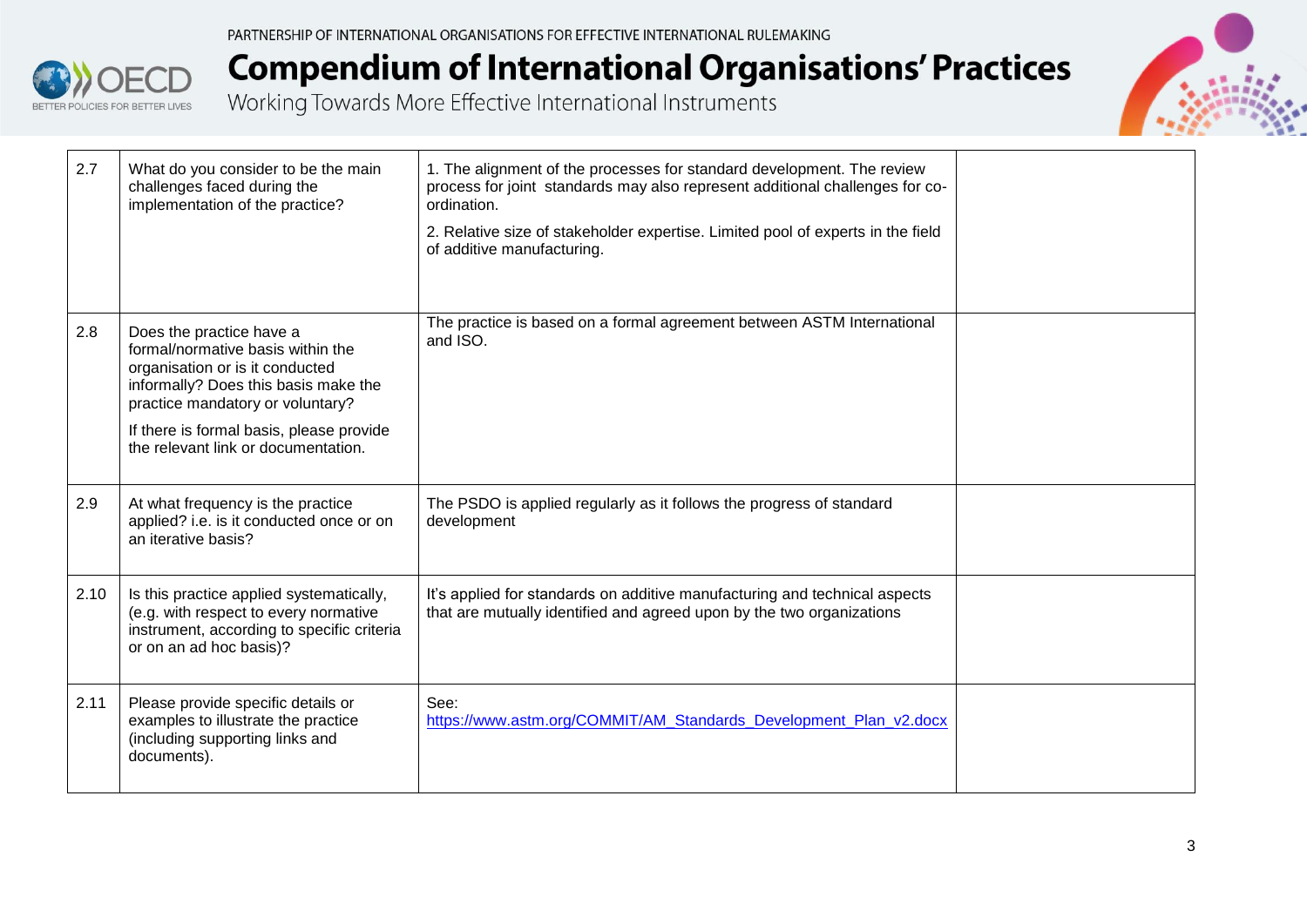



| $\mathbf{3}$ | <b>Design of the Practice</b>                                                                                       | <b>Answers</b>                                                                                                                                                                                                                                                                                  | <b>Comments and intersections</b>                                                                                                            |
|--------------|---------------------------------------------------------------------------------------------------------------------|-------------------------------------------------------------------------------------------------------------------------------------------------------------------------------------------------------------------------------------------------------------------------------------------------|----------------------------------------------------------------------------------------------------------------------------------------------|
| 3.1          | Who designed the practice (e.g. Was it<br>developed internally, in collaboration<br>with other organisations, etc?) | The practice was designed by the internal staff of the two organisations.<br>ANSI, the American National Standard Institute was consulted.                                                                                                                                                      | Intersection between the<br>development of international<br>instruments (WG1), stakeholder<br>engagement (WG3), and co-<br>ordination (WG5). |
| 3.2          | Which stakeholders were engaged with<br>in the design of the practice?                                              | The agreement was developed following interest of stakeholder from the<br>AM community interacting with both orgasnisations. While the design of the<br>agreement was operational to ISO and ASTM staff, stakeholders from the<br>AM communities were considered in the that led to the design. |                                                                                                                                              |
| 3.3          | How long did it take to design the<br>practice?                                                                     | 3 to 6 months                                                                                                                                                                                                                                                                                   |                                                                                                                                              |
| 3.4          | What resources were needed to design<br>the practice initially (i.e., staff, budget<br>$etc.$ )?                    | Ordinary staff, no extra budget                                                                                                                                                                                                                                                                 |                                                                                                                                              |
| 3.5          | What challenges were encountered<br>during the design of the practice and<br>how were they overcome?                | This was the first time that ASTM and ISO agreed upon developing joint<br>documents through a collaborative ad hoc process. Mutual desire to be<br>responsive to the stakeholder community helped overcome the difficulties.                                                                    |                                                                                                                                              |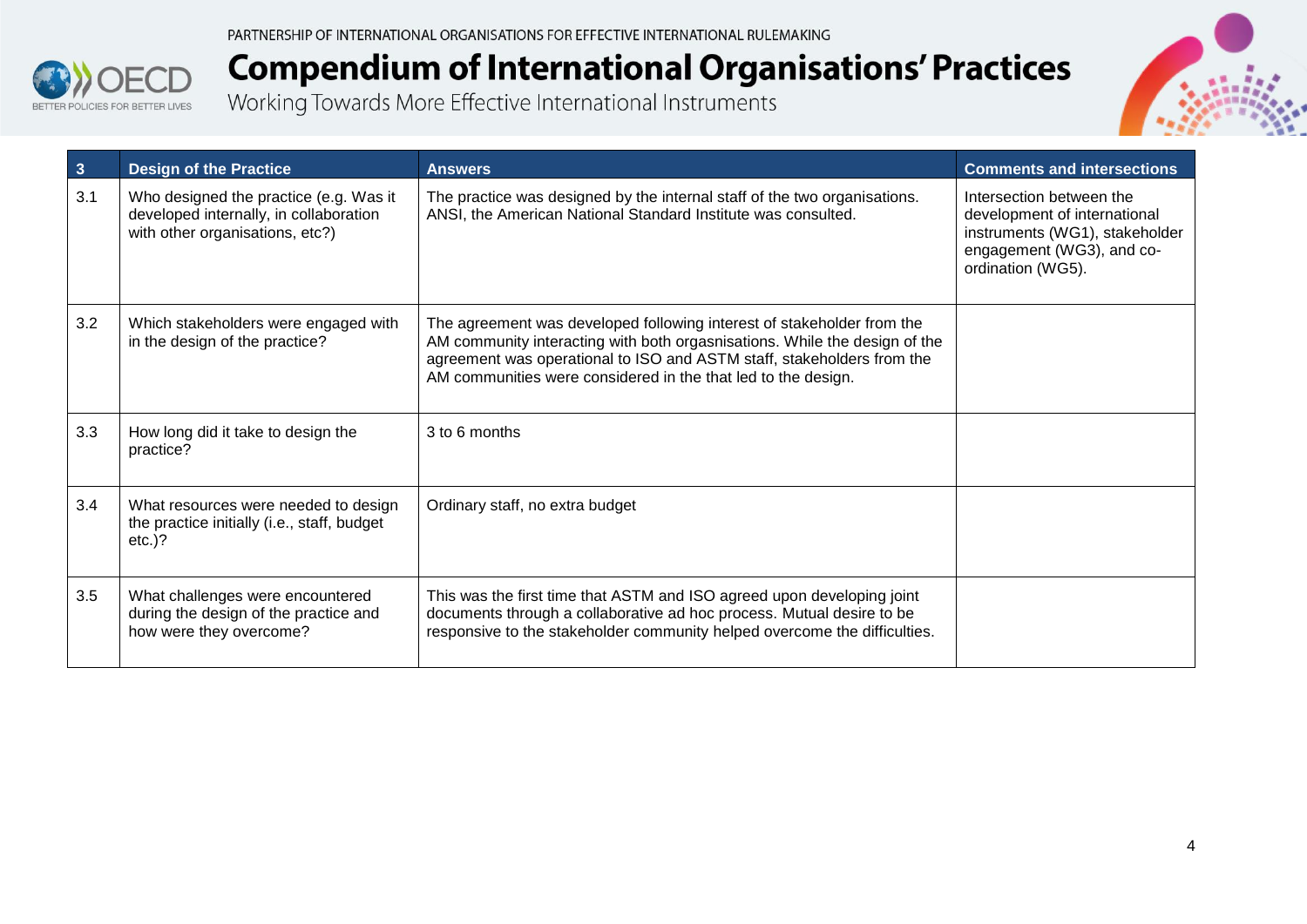

# **Compendium of International Organisations' Practices**<br>Working Towards More Effective International Instruments



| 3.6 | Has the practice been tested before<br>implementation (i.e. pilot phase)? If yes,<br>please describe.                     | The following areas were chosen by ISO/TC 261 and ASTM F42 to pursue<br>as pilot AM standards for joint development:<br>Harmonisation of existing ISO 17296-1 and ASTM 52912<br>1.<br>terminology standards in additive manufacturing (convened by ISO)<br>2.<br>Standard test artifacts (convened by ASTM)<br>3.<br>Requirements for purchased AM parts (convened by ISO)<br>$\overline{4}$ .<br>Design guidelines (convened by ASTM) |                                   |
|-----|---------------------------------------------------------------------------------------------------------------------------|----------------------------------------------------------------------------------------------------------------------------------------------------------------------------------------------------------------------------------------------------------------------------------------------------------------------------------------------------------------------------------------------------------------------------------------|-----------------------------------|
| 4   | <b>Implementation of the Practice</b>                                                                                     |                                                                                                                                                                                                                                                                                                                                                                                                                                        | <b>Comments and intersections</b> |
| 4.1 | Which units are responsible for<br>implementing the practice within your<br>IO?                                           | Technical Committee Operation (TCO) with the support of other<br>departments                                                                                                                                                                                                                                                                                                                                                           |                                   |
| 4.2 | Are IO members involved in<br>implementing the practice? If so, how?                                                      | Yes, the actual standard development is carried out by the members of<br>both organisations.                                                                                                                                                                                                                                                                                                                                           |                                   |
| 4.3 | Are external actors beyond the<br>organisation or its membership involved<br>in implementing the practice? If so,<br>how? | <b>No</b>                                                                                                                                                                                                                                                                                                                                                                                                                              |                                   |
| 4.4 | Which resources are needed to<br>implement the practice (e.g., staff and<br>budget)?                                      | No extraordinary budget. Only the additional resources to be able to meet<br>more frequently and to continue to market the PSDO.                                                                                                                                                                                                                                                                                                       |                                   |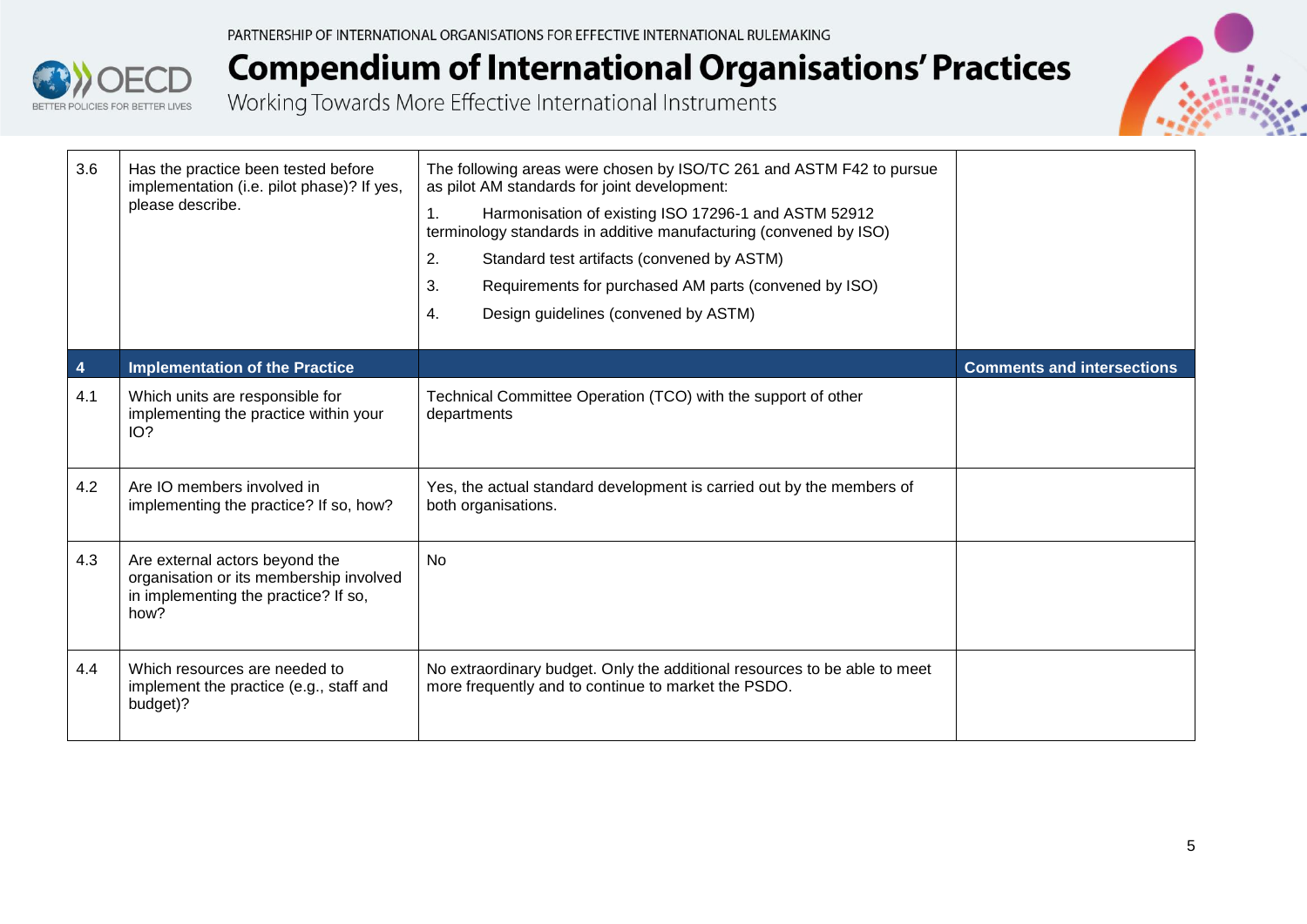



| $5\phantom{.0}$<br><b>Practice</b>                                               | <b>Outputs and Evaluation of the</b>                                                                                                                                     | <b>Answers</b>                                                                                                                                                                                                                                                                                                                                                                                           | <b>Comments and intersections</b> |
|----------------------------------------------------------------------------------|--------------------------------------------------------------------------------------------------------------------------------------------------------------------------|----------------------------------------------------------------------------------------------------------------------------------------------------------------------------------------------------------------------------------------------------------------------------------------------------------------------------------------------------------------------------------------------------------|-----------------------------------|
| 5.1<br>reviewed?                                                                 | Has the practice been evaluated or                                                                                                                                       | Constantly evaluated and reviewed to make sure it's actually enabling the<br>development of joint standards as intended - enhancements are primarily<br>process oriented to streamline and better align the two standards<br>development models, to ensure the timely and efficient production of<br>mutually beneficial product (full-consensus standards).                                             |                                   |
|                                                                                  |                                                                                                                                                                          | Also, the actual scope of the practice has expanded over time. Areas of<br>expansion (most recently) include environment, health, and safety (as seen<br>in the new ASTM F42.06 Subcommittee), application-specific<br>standardisation (as seen in the new F42.07 Subcommittee), and AM data.                                                                                                            |                                   |
| 5.2<br>internally or externally)                                                 | If yes, who carried out the evaluation<br>(please specify whether it was done                                                                                            | A Joint Steering Group (JSG) was established to monitor the progress of<br>the joint groups, report on the status of the joint groups, resolve any<br>problems, present proposals for joint activities to the respective plenary<br>groups, and maintain a three-year plan for joint standards development.<br>A Task force in ASTM staff for internal evaluation of the issues discussed<br>by the JSG. |                                   |
| 5.3<br>quantitative or qualitative<br>indicators/criteria used to<br>practice?). | If yes, please describe the evaluation<br>methodology? (e.g. were any<br>measure/assess the outcomes of the                                                              | The JSG meets twice a year (virtually or in person) and uses ad hoc<br>methodologies to evaluate the progress of the agreement.                                                                                                                                                                                                                                                                          |                                   |
| 5.4                                                                              | If yes, what were the conclusions of the<br>evaluation, and has the practice evolved<br>subsequently? If possible, please attach<br>related documents or provide a link. | Regular evaluations are making the practice constantly evolve to better<br>align the two standardization processes (see 5.1).                                                                                                                                                                                                                                                                            |                                   |